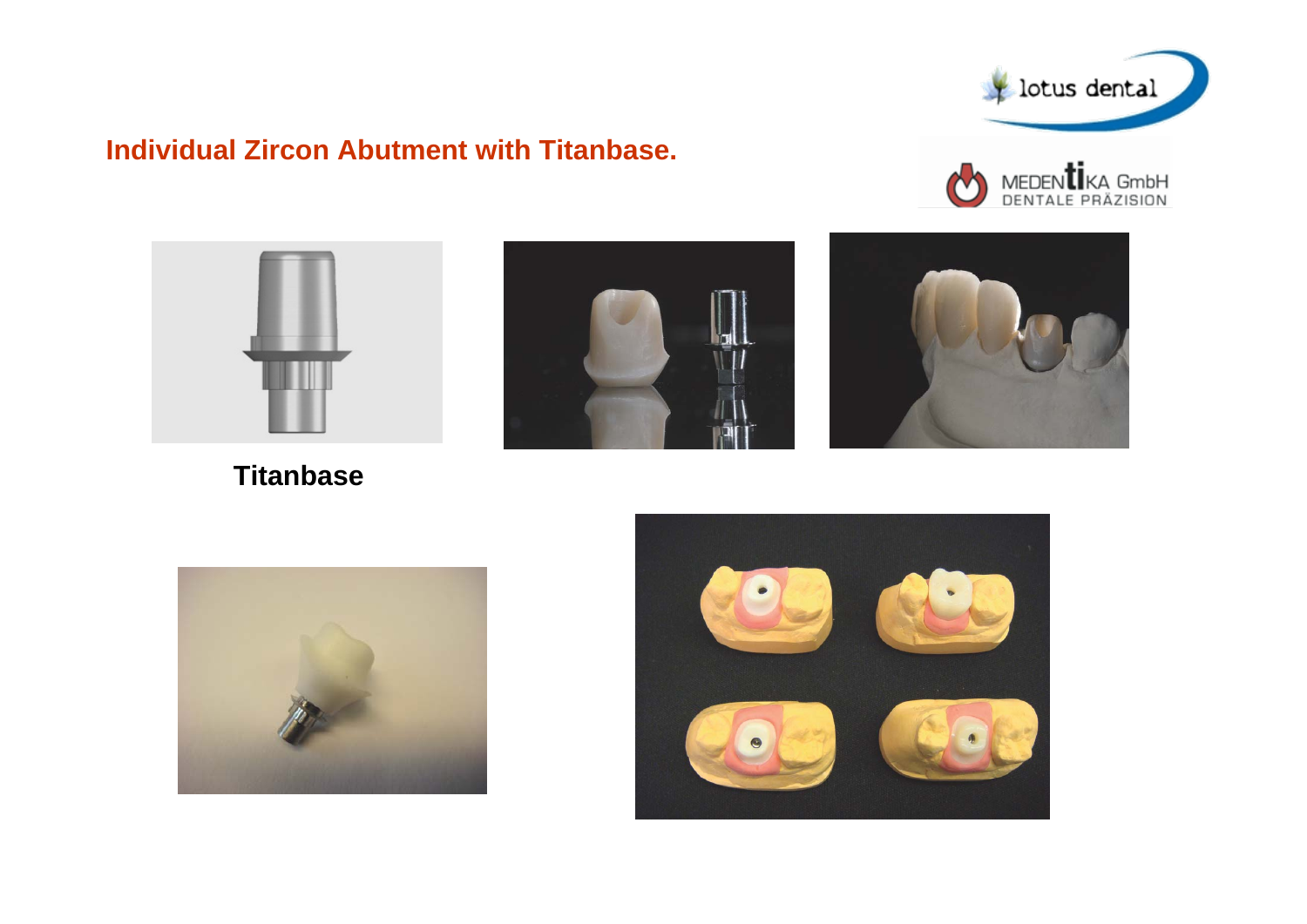| Implant name            | Implant type            | <b>Diameter</b> | <b>Titanbasis Code</b> |
|-------------------------|-------------------------|-----------------|------------------------|
| <b>Nobel Biocare</b>    |                         |                 |                        |
|                         | Replace select NP       | $3.5$ mm        | E 800                  |
|                         | Replace select RP       | 4.3 mm          | E 810                  |
|                         | Replace select WP       | 5.0 mm          | E 820                  |
|                         | Replace select WP       | 6.0 mm          | E 830                  |
|                         |                         |                 |                        |
| <b>Biomet 3i</b>        | <b>Osseotite</b>        | 3.4 mm          | 1800                   |
|                         | <b>Osseotite</b>        | 4.1 mm          | <b>IK810</b>           |
|                         | <b>Osseotite</b>        | 5.0 mm          | I 820                  |
|                         |                         |                 |                        |
| Nobel Biocare Brånemark | <b>Bränemark NP</b>     | 3.4 mm          | K 800                  |
|                         | <b>Bränemark RP</b>     | $4,1$ mm        | <b>IK810</b>           |
|                         | <b>Bränemark WP</b>     | 5.1 mm          | K820                   |
|                         |                         |                 |                        |
| Straumann Implantat     | SynOcta NN              | 3.5 mm          | N 800                  |
|                         | SynOcta RN              | 4.8 mm          | N 810                  |
|                         | SynOcta WN              | 6.5 mm          | N 820                  |
|                         |                         |                 |                        |
| <b>Astra</b>            | Osseospeed Aqua 3.5/4.0 | $3.5/4.0$ mm    | S 800                  |
|                         | Osseospeed Lila 4.5/5.0 | 4.5/5.0 mm      | S 820                  |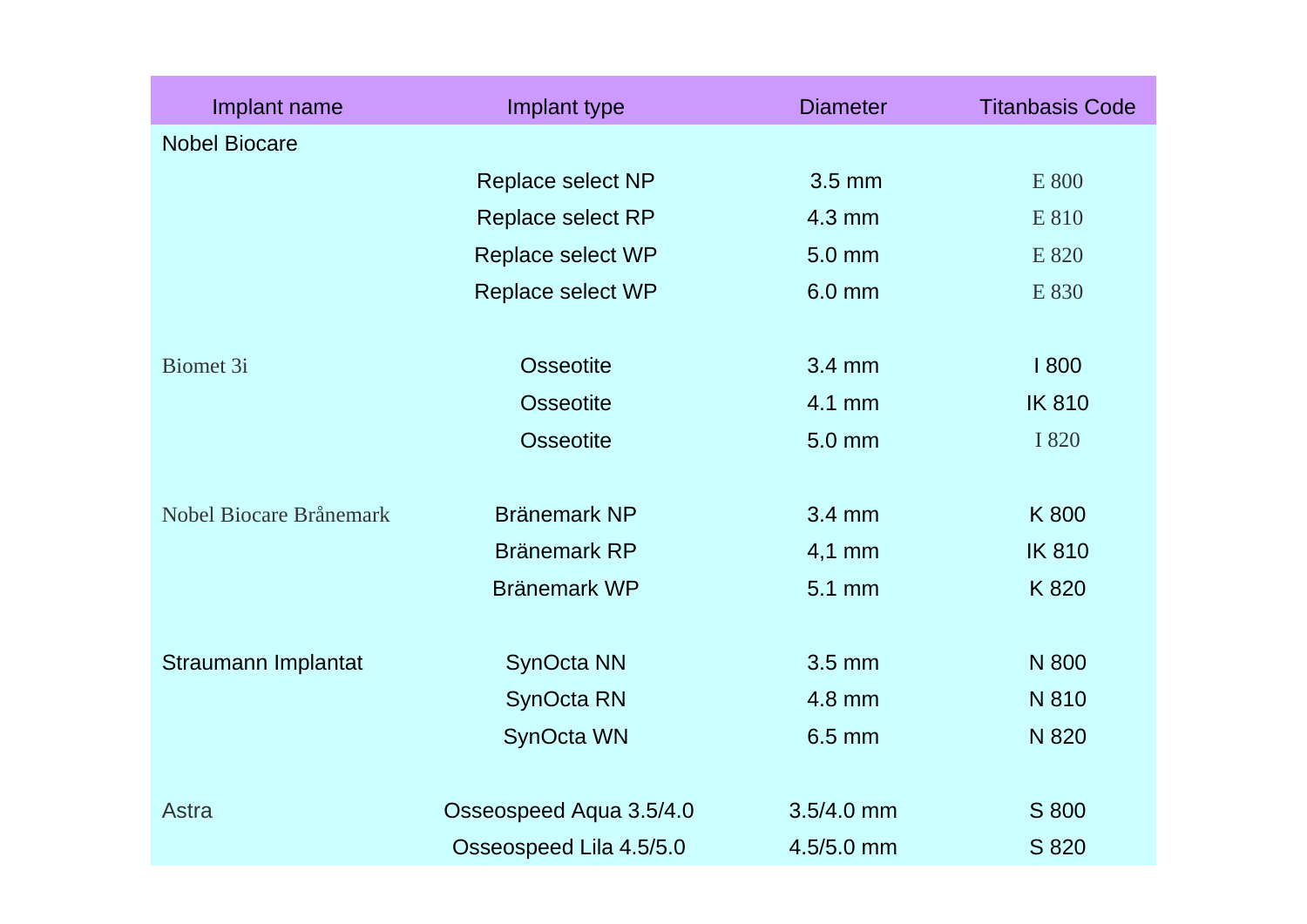

## Mouth Scanner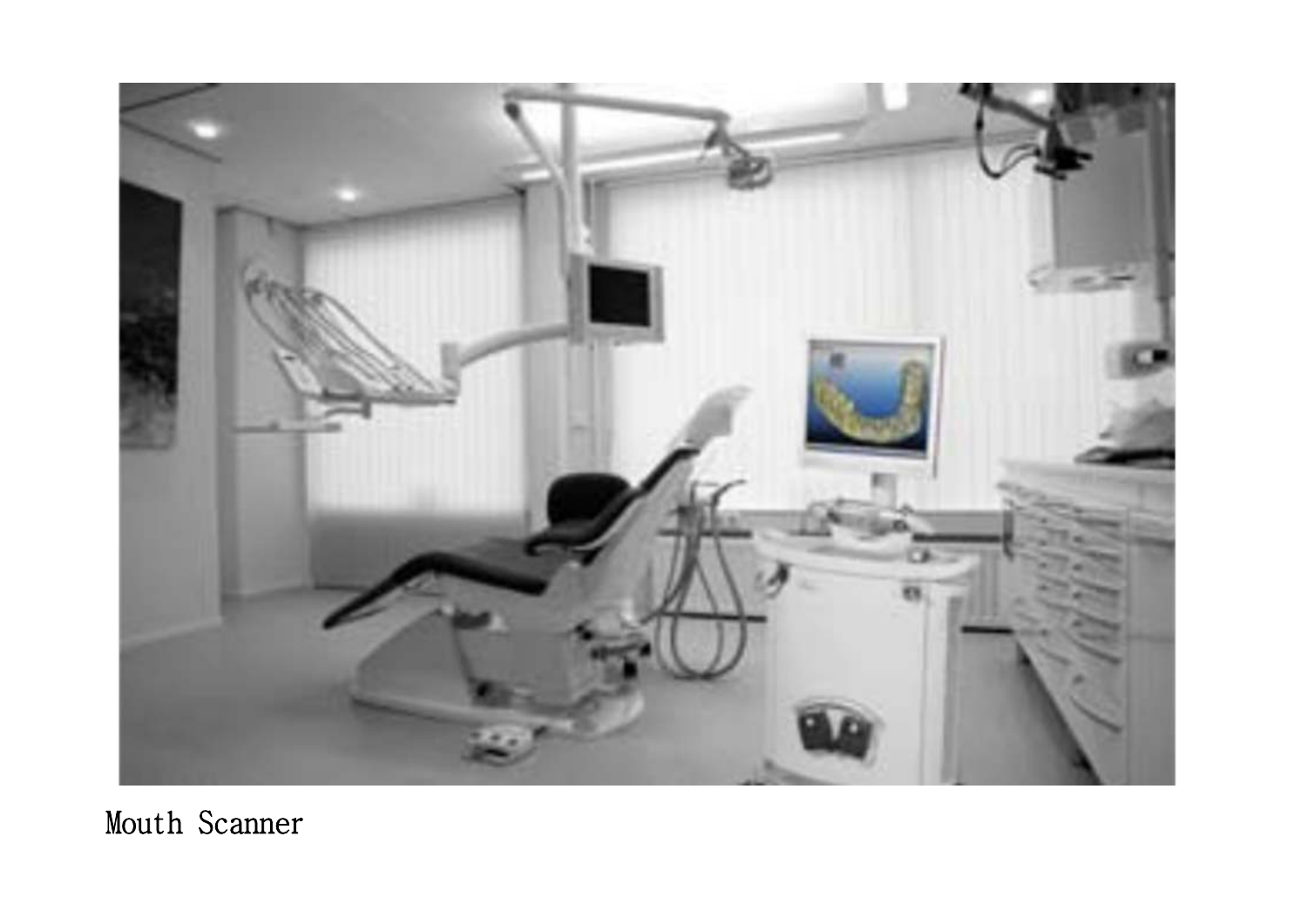





## iTero Mouth Scanner





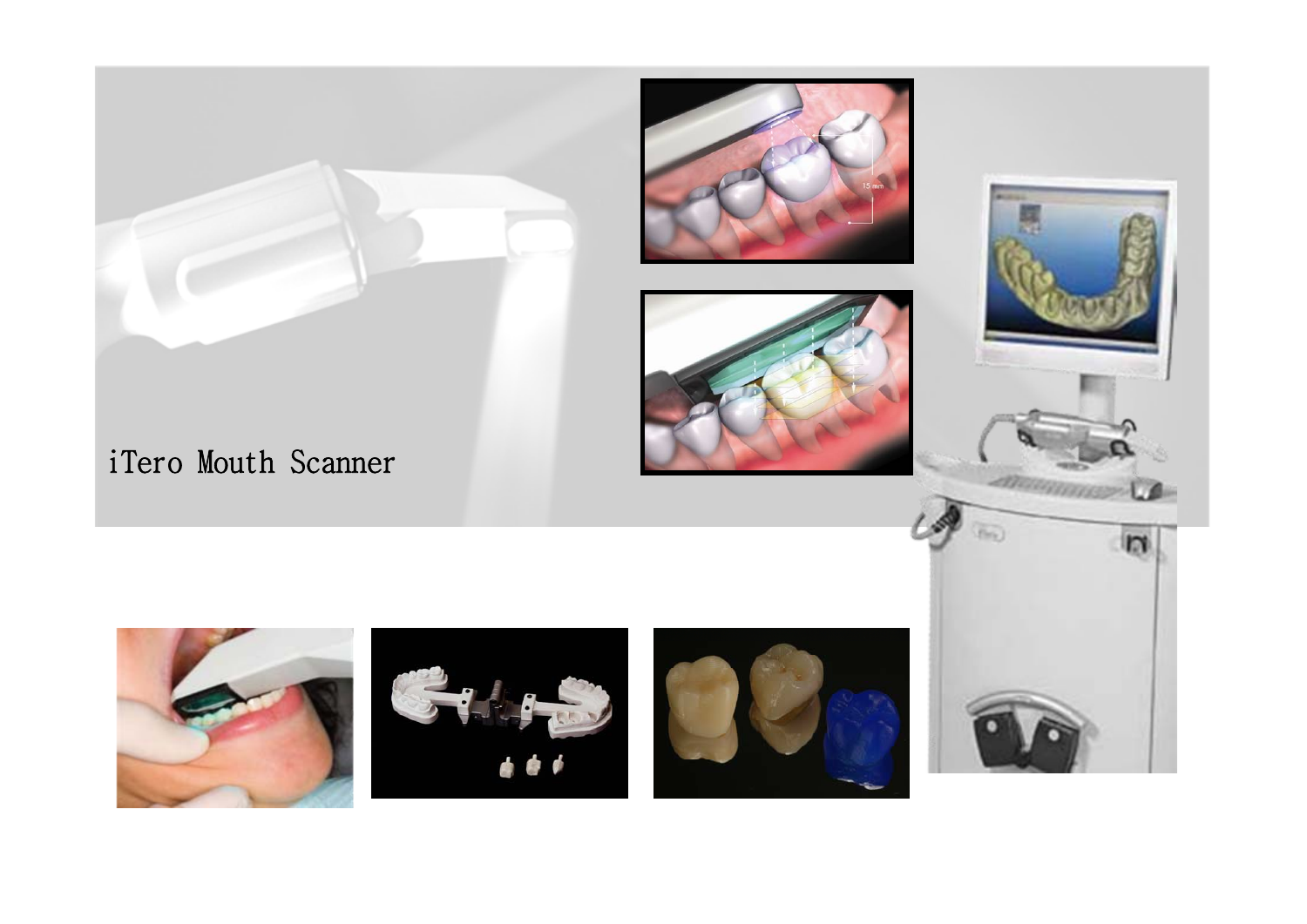

|                   | --                |
|-------------------|-------------------|
|                   |                   |
|                   | <b>BRIAA</b>      |
|                   | <b>REITY</b><br>w |
| <b>STATISTICS</b> | ÷<br>. .          |









The coloured areas are distance to antagonist less as 1mm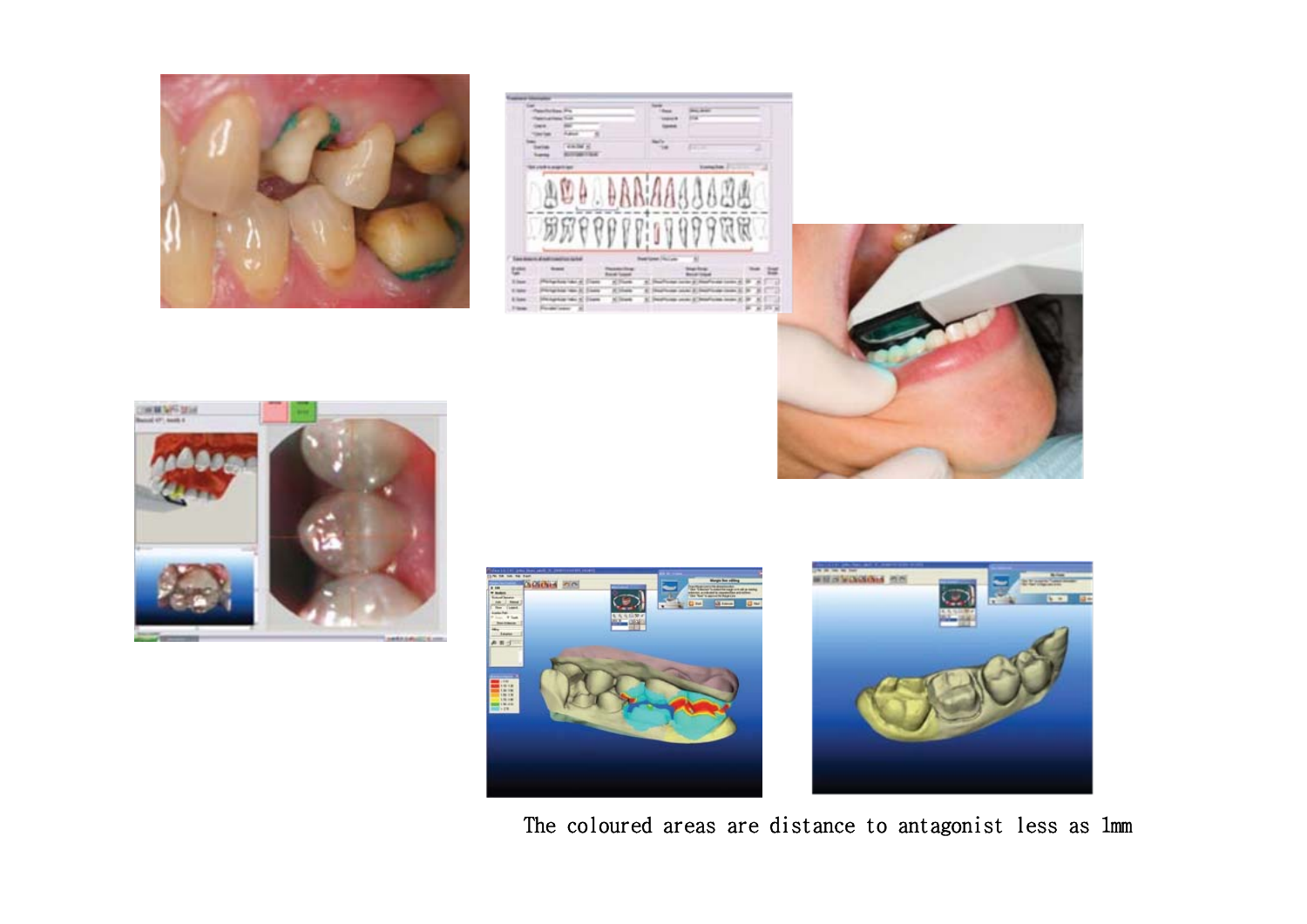



First case from: Itero scanner / Bite Europe / Lotus dental / Hexa ceram

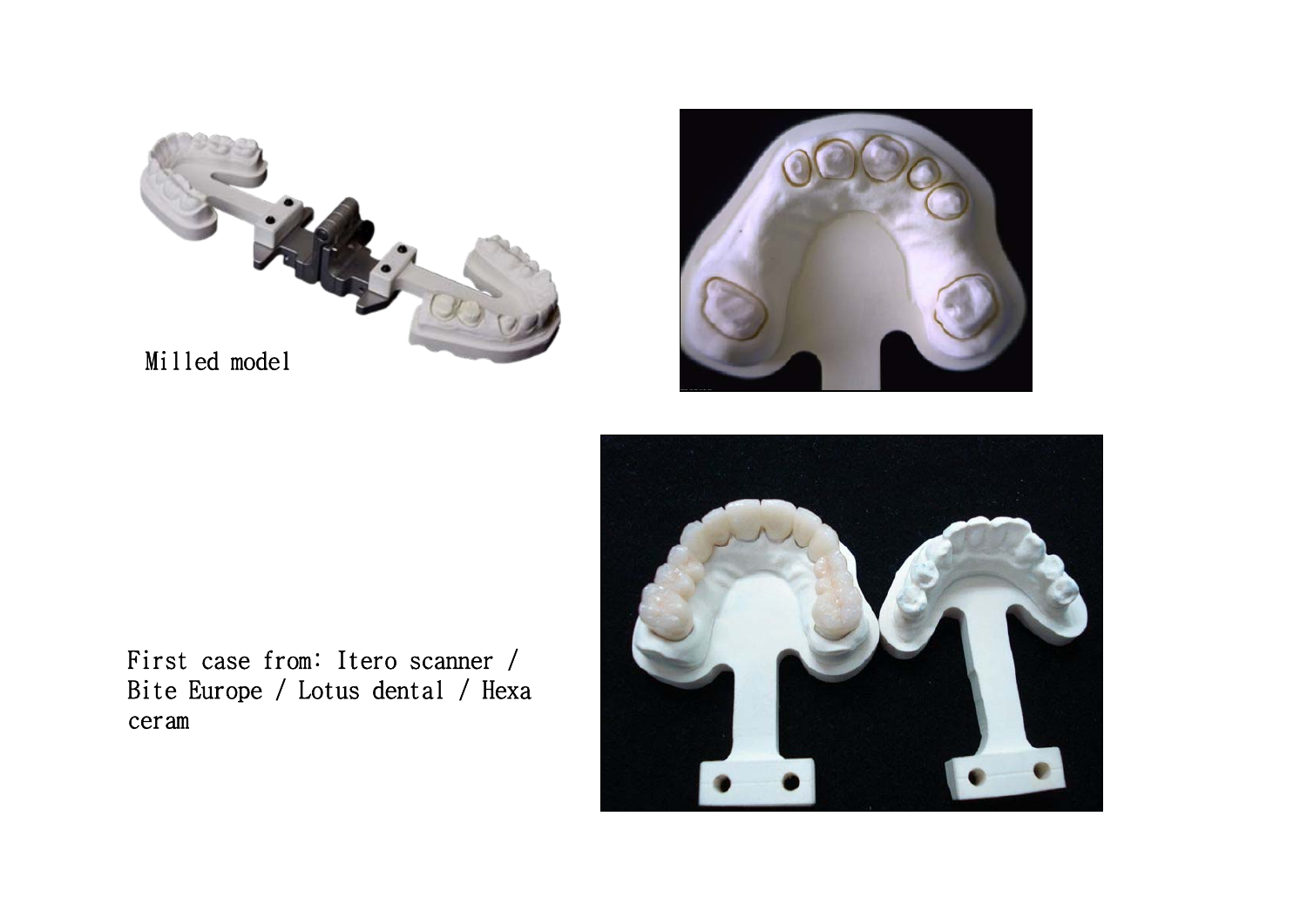

Server to download or upload data from the dentist and Cadent.



Sent the data to USA /German in future to Lotus dental for milling a model.

Cadent itero data is available for 3Shape Dental System Software